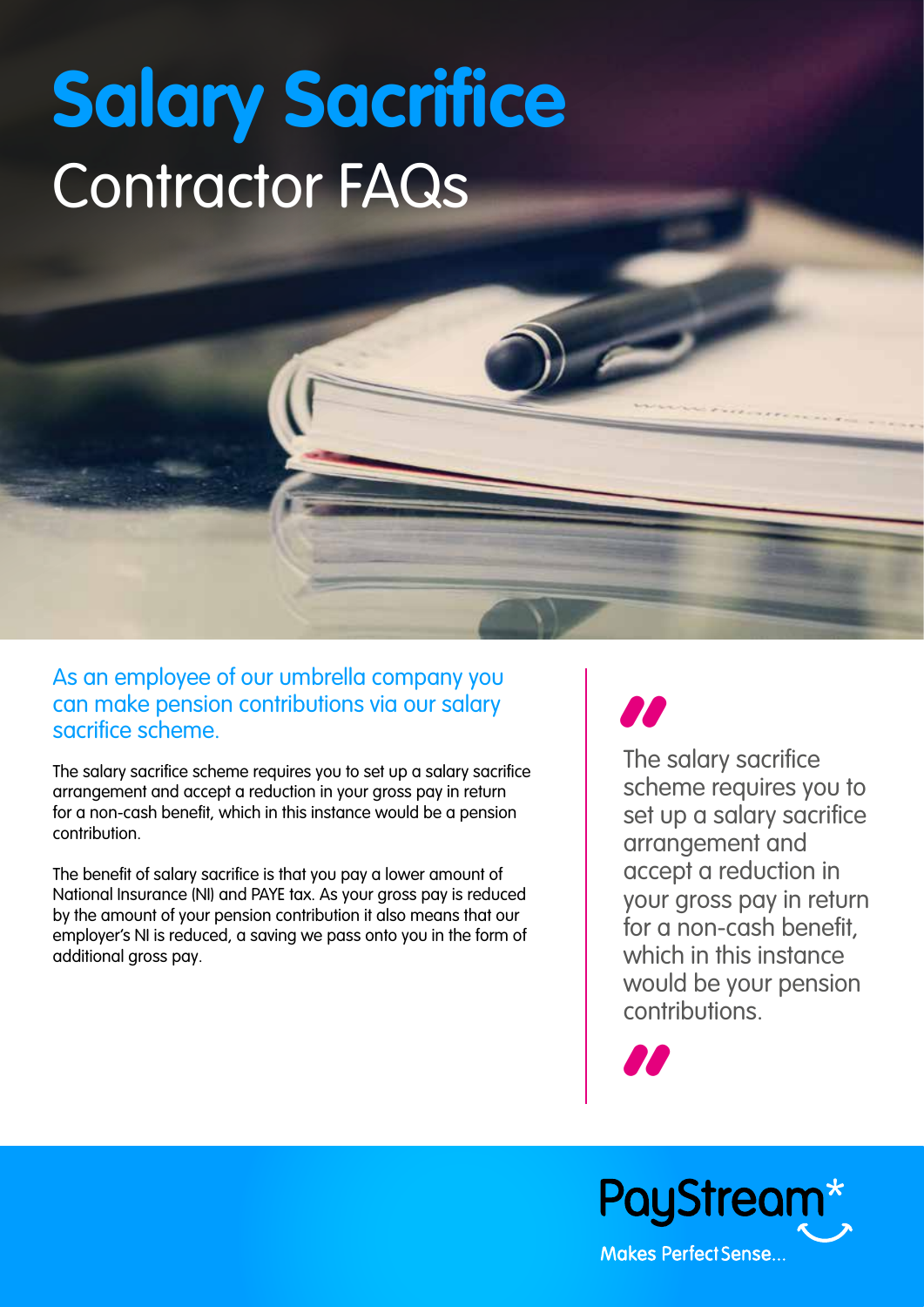# <span id="page-1-0"></span>**Contents**

#### Setting up a salary sacrifice arrangemen[t:](#page-2-0)

- [Can PayStream recommend a Pension Provider or provide pension advice?](#page-2-0)
- [Which pension providers do you work with?](#page-2-0)
- [How do I set up a salary sacrifice arrangement?](#page-2-0)
- [What happens to the Employer's NI saving?](#page-2-0)
- [How much is the annual allowance?](#page-2-0)
- [What if I hit the annual allowance?](#page-3-0)
- [Is there anything else I should consider before setting up a salary sacrifice arrangement?](#page-3-0)

#### Participating in a salary sacrifice schem[e:](#page-3-0)

- [When do you pay the pension provider?](#page-3-0)
- [Can I change the amount of salary that I sacrifice?](#page-3-0)
- [What is classed as a significant lifestyle change](#page-3-0)?
- [Why can't I sacrifice all my pay?](#page-3-0)
- [Will claiming expenses affect the amount I can sacrifice?](#page-4-0)
- [Will I still be auto enrolled into a workplace pension scheme?](#page-4-0)
- [Do you charge for the administration of running my salary sacrifice arrangement?](#page-4-0)
- [Do I need to do a Self-Assessment tax return?](#page-4-0)
- [Is there any difference between salary sacrifice and salary exchange?](#page-4-0)
- [Will I continue to make contributions when I'm not being paid through PayStream?](#page-4-0)

#### [Leaving a salary sacrifice scheme:](#page-4-0)

• [Can I stop contributions?](#page-4-0)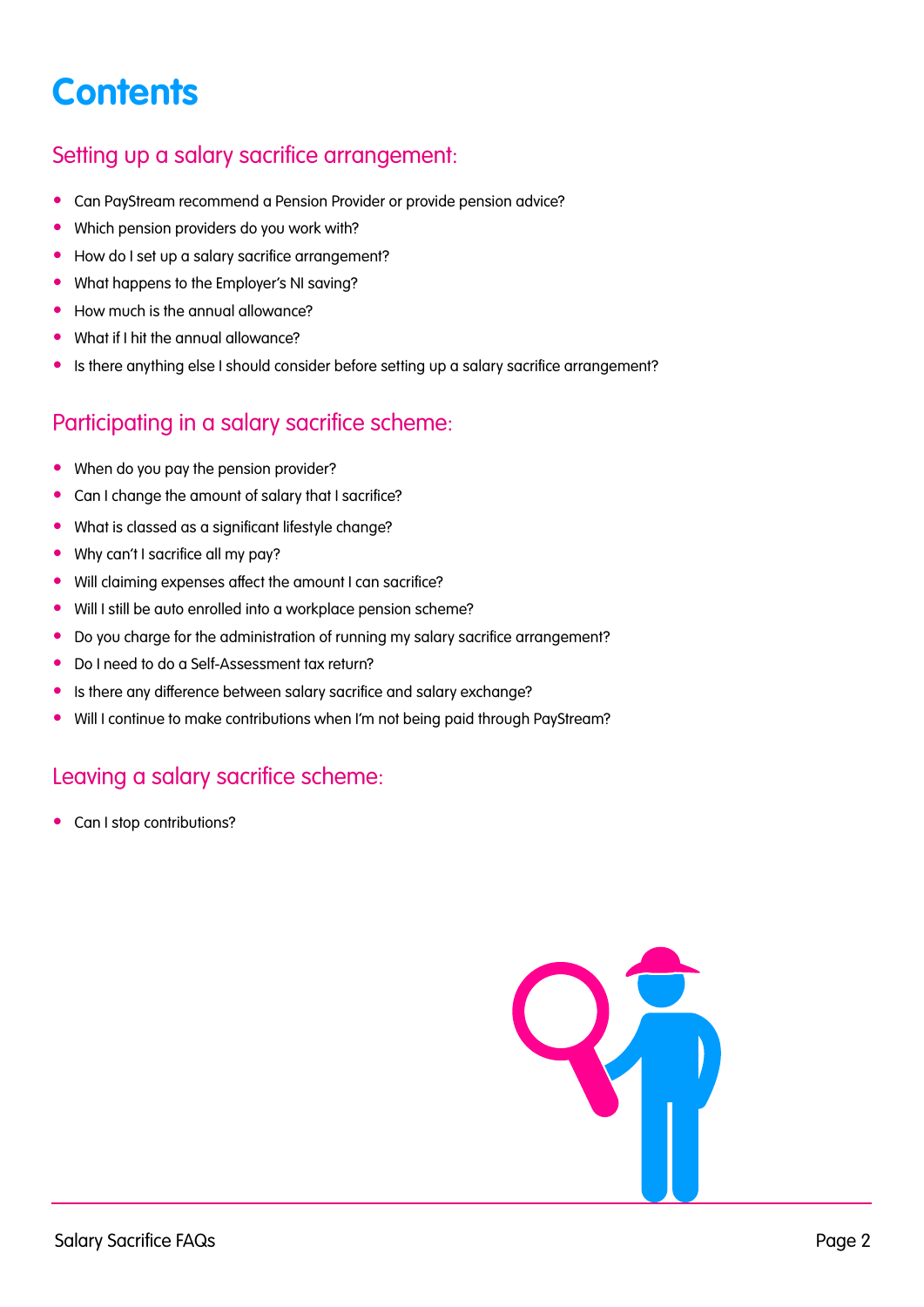# <span id="page-2-0"></span>**Setting up a salary sacrifice arrangment**

#### Can PayStream recommend a Pension Provider or provide pension advice?

Unfortunately not, as we are not pension advisors. We suggest that you speak to your own pension provider or an Independent Financial Advisor (IFA).

#### [Back to top](#page-1-0)

#### Which pension providers do you work with?

To ensure you do not have to pay tax on your contributions you need to make sure that your pension provider is registered for tax relief with HRMC and that the scheme will accept gross employer contributions as well as ad-hoc payments rather than mandated payments by direct debit. Therefore we have an extensive list of pension providers that we currently work with, please see this list below:

- Aegon
- AJ Bell
- Aviva
- **BestInvest**
- **Fidelity**
- Hargreaves Lansdown
- Interactive Investor
- Legal & General
- Old Mutual Wealth
- **Prudential**
- Royal London
- Scottish Widows
- **Transact**
- Standard Life

#### [Back to top](#page-1-0)

#### How do I set up a salary sacrifice arrangement?

Once you have your pension scheme in place, you can call or email us with the details and we will arrange a letter to be sent to you. This letter is confirmation of a variation to your employment contract. As soon as we have the signed letter back, we can start making the deductions.

#### [Back to top](#page-1-0)

#### What happens to the employer's NI saving?

As your gross pay is reduced by the amount of your pension contribution it means that our employer's NI is also reduced, a saving we pass onto you in the form of additional gross pay. As this is additional income it is subject to tax and NI in the normal way.

[Back to top](#page-1-0)

#### How much is the annual allowance?

The annual allowance from April 2020 is £40,000 based on adjusted income of £240,000 or below, but this tapers down to £10,000 where adjusted income is between £240,000 and £300,000, and then reduces to £4,000 above £300,000. Adjusted income is your total taxable income – so includes all salary, bonus and commissions, dividends, rental income, savings interest plus the add back of any employer pension contributions. If your payments go above the annual allowance you'll be subject to a tax charge (the "annual allowance charge") on the excess so remember to look at all of your pension contributions, not just the ones through your umbrella company, and be sure to discuss with you Pension advisor.

[Back to top](#page-1-0)

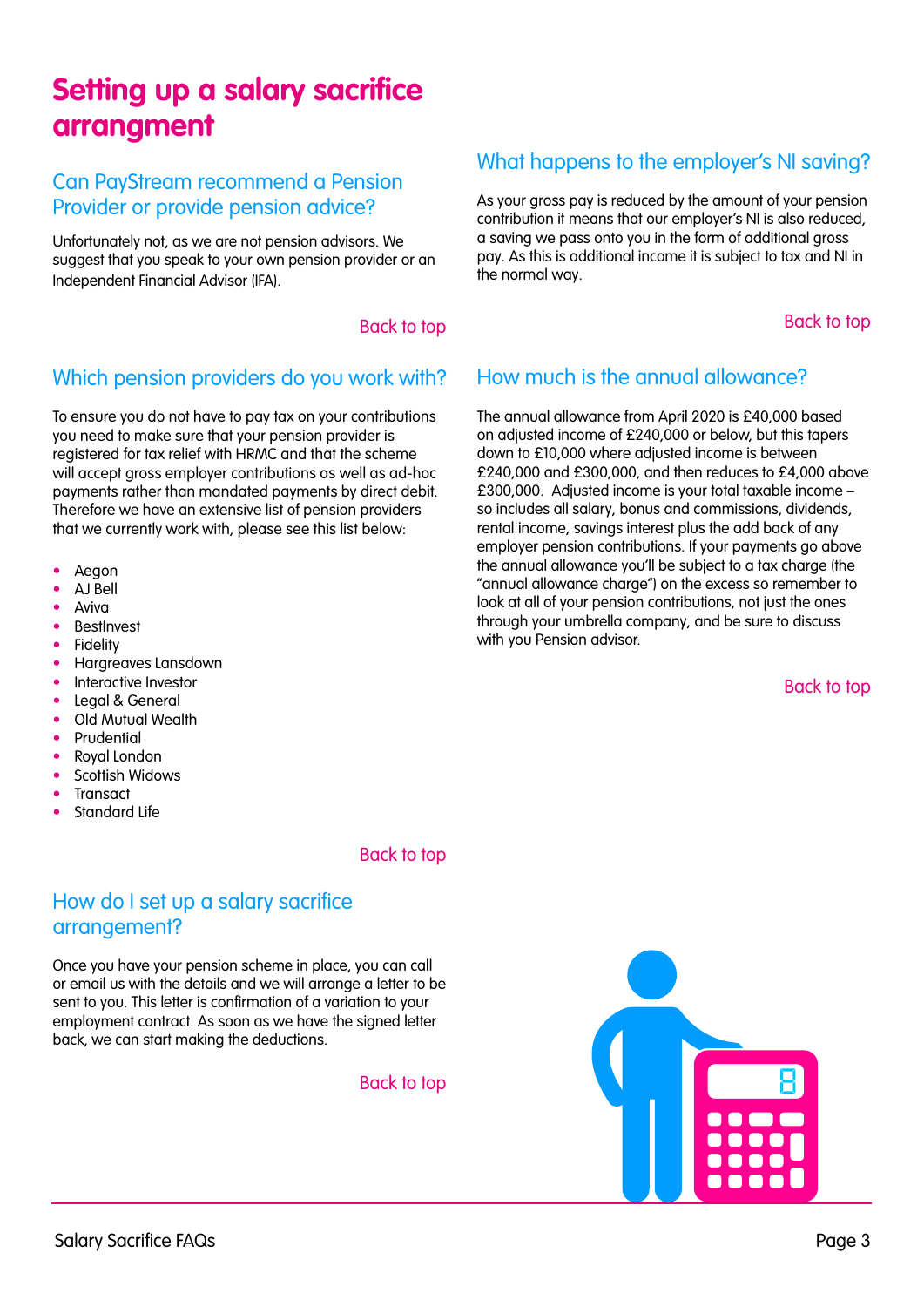#### <span id="page-3-0"></span>What if I hit the annual allowance?

A tax charge (the "annual allowance charge") arises after the annual allowance is exceeded. There is no limit on the amount of pension savings an individual can make each year but there is a limit in respect of the tax relief for those pension savings.

The annual allowance charge will be added to the rest of your taxable income for the tax year in question when determining your tax liability. If the charge is more than £2,000, you can ask your pension scheme to pay the charge from your benefits. However this would mean that your pension scheme benefits would be reduced.

As we are unaware of factors affecting your annual allowance, such as other income sources, other pension contributions and unused allowances from prior years, it's your responsibility to track and monitor when you may exceed the allowance. PayStream will purely act in accordance with your instruction. You may wish to speak with your pension advisor in this regard.

#### [Back to top](#page-1-0)

#### Is there anything else I should consider before setting up a salary sacrifice arrangement?

Before deciding to go ahead with the salary sacrifice arrangement you are advised to consider the impact that this change may have on mortgage or loan applications and any other benefits or schemes that you are part of. For example, you might want to consider the impact on any insurance schemes you have in place – such as income protection, life assurance, mortgage protection etc.

Again we suggest that you speak with your pension advisor for more advice.



## **Participating in a salary sacrifice scheme**

#### When do you pay the pension provider?

Monthly, in arrears by 19th of the following month.

[Back to top](#page-1-0)

#### Can I change the amount of salary that I sacrifice?

As a general rule you are **unable** to switch between cash (e.g. salary) and non-cash benefits (e.g. pension) whenever you like because the tax and NI contribution saving under a salary sacrifice arrangement will no longer apply. However if you do ever want to change the terms of the arrangement this can be considered where a change of lifestyle **significantly** alters your financial situation.

#### [Back to top](#page-1-0)

#### What is classed as a significant lifestyle change?

HMRC classifies this as things like marriage, divorce, a partner or spouse becoming pregnant, or a partner or spouse being made redundant. In addition, this may include a change to a key contract.

#### [Back to top](#page-1-0)

#### Why can't I sacrifice all of my pay?

We still have to pay you national minimum wage and holiday pay which means that the amount you are sacrificing is just from your commission. And as your working hours or days may fluctuate throughout your assignment, we base our calculation on one working day.

#### [Back to top](#page-1-0)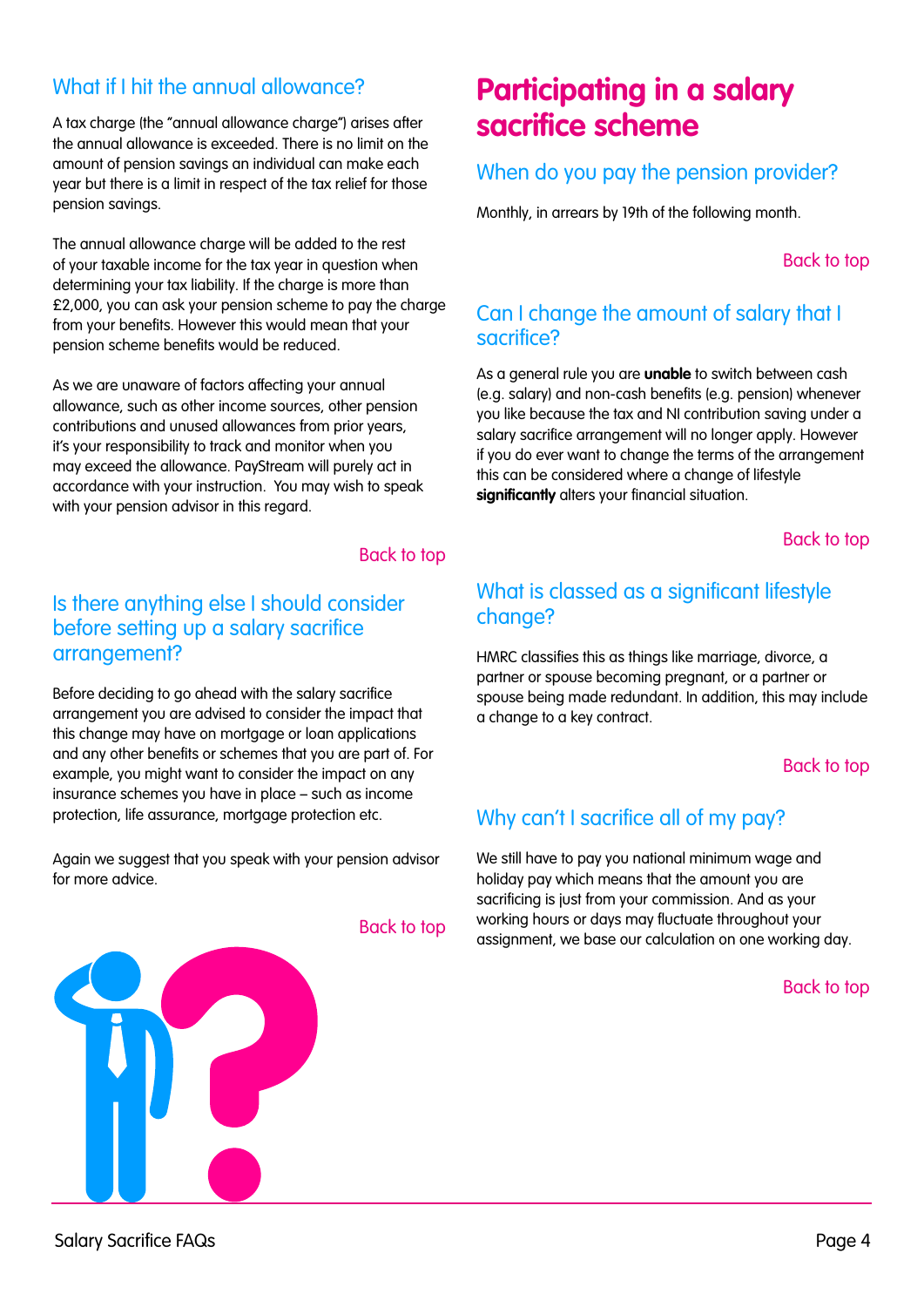#### <span id="page-4-0"></span>Will claiming expenses affect the amount I can sacrifice?

If you aren't under supervision, direction or control and you did claim mileage or expenses, your gross pay will be lower than if you didn't claim expenses. This limits the amount that you can sacrifice for a pension contribution. Instead, you may want to consider claiming tax relief for your expenses via an HMRC P87 form or your Self–Assessment tax return.

#### [Back to top](#page-1-0)

#### Will I still be auto enrolled into a workplace pension scheme?

Yes, because the salary sacrifice pension scheme you select may not be a qualifying workplace pension scheme. Therefore you will still be enrolled into the workplace pension scheme should you be eligible, and have the option, should you wish, to opt out.

#### [Back to top](#page-1-0)

#### Do you charge for the administration of running my salary sacrifice arrangement?

We do apply a small charge to cover the administration of deducting and setting up the payments to your provider but we will pass on the full employer's NI saving to you in the form of increased gross pay.

#### [Back to top](#page-1-0)

#### Do I need to do a Self-Assessment tax return?

You will not necessarily need to do a Self-Assessment tax return because of a salary sacrifice arrangement but please feel free to contact our Tax Team on 0161 929 6000 (option 3) to discuss any other issues that may result in a Self-Assessment tax return being required.

[Back to top](#page-1-0)

#### Is there a difference between salary sacrifice and salary exchange?

No, it's different terminology for the same thing.

[Back to top](#page-1-0)

#### Will I continue to make contributions when I'm not being paid through PayStream?

A salary sacrifice arrangement for pension purposes will only apply whilst you are an active employee of PayStream. Meaning that we will only make contributions while you are actively being paid for hours/days worked.

[Back to top](#page-1-0)

## **Leaving a salary sacrifice scheme**

#### Can I stop contributions?

Yes, if you no longer want to sacrifice gross pay in exchange for this pension contribution we can stop making such pension contributions and your gross pay will be increased. If this is the case please get in touch with us at [pensions@paystream.co.uk](mailto:pensions%40paystream.co.uk?subject=). We will then issue you with a new letter by way of confirmation.

However you should note that if you do stop contributing, you will not be able to start again until the start of the next tax year which starts on the 6th April.

[Back to top](#page-1-0)